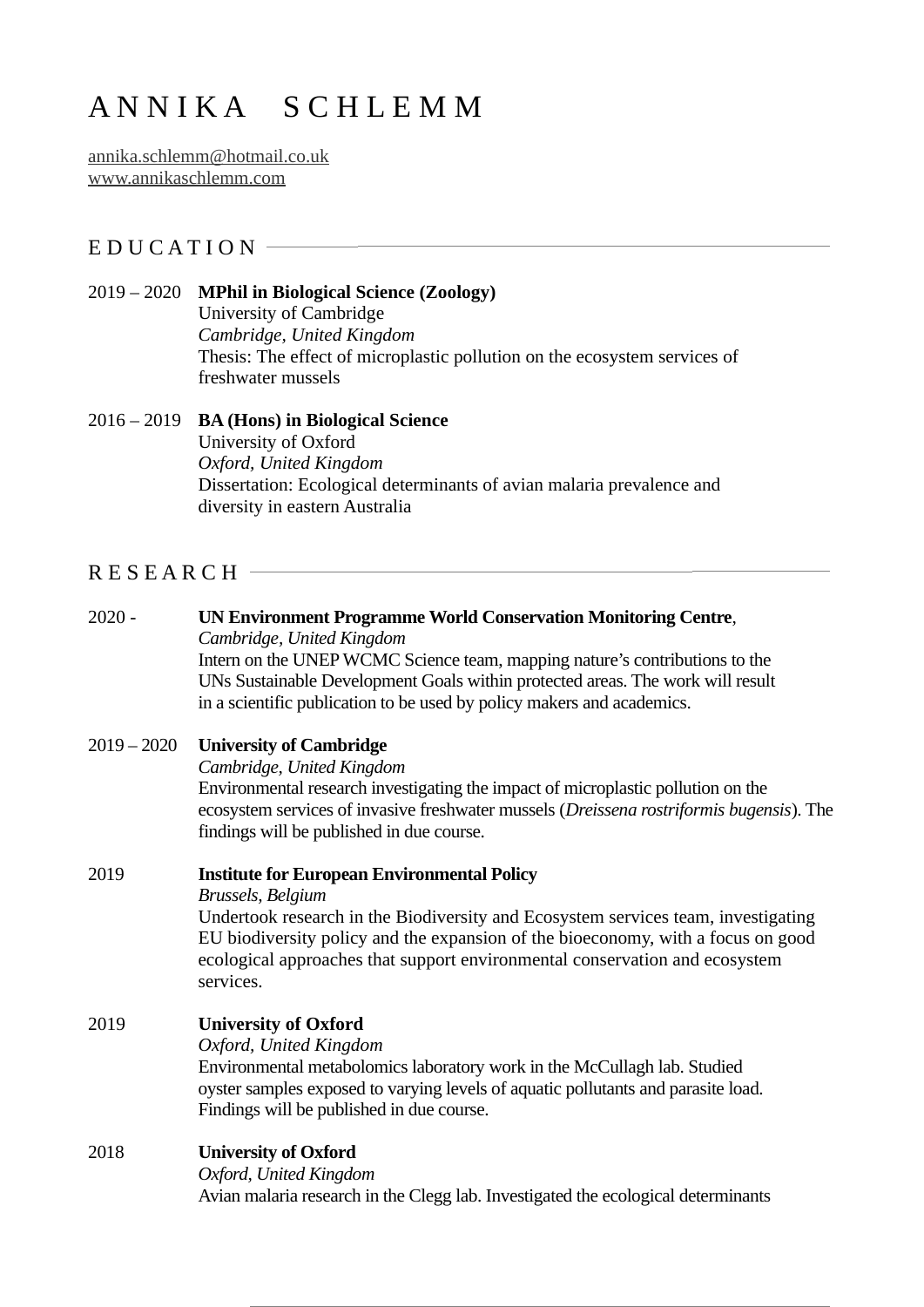of avian malaria prevalence, with an emphasis on the effects of urbanisation, habitat fragmentation, and climate change. For this I developed a novel urbanisation index. Findings will be published in due course.

#### 2018 **Research Expedition**

*Marquesas Archipelago, French Polynesia* Independent six weeklong expedition to study the threats facing island species by surveying endemic and critically endangered birds. Designed and implemented scientific methodology in order to survey populations and to explore conservation threats. Findings will be published in due course.

## 2017 **Regensburg University**

*Regensburg, Germany*

Behavioural research in the Animal Comparative Economic Lab investigating the conflict of private information in the ant *Lasius niger*. I am co-author on a paper in *[Animal Cognition](https://link.springer.com/article/10.1007%2Fs10071-019-01248-3)*.

#### 2017 **Princeton University**

*Princeton, New Jersey, United States of America* Conservation research in the Wilcove lab. Undertook research evaluating the effectiveness of different conservation strategies, with a focus on protected areas and the impact on social, economic, and environmental variables, resulting in an article and a visualisation. I am co-author on a paper in *[Conservation Science and](https://conbio.onlinelibrary.wiley.com/doi/full/10.1111/csp2.28) [Practice](https://conbio.onlinelibrary.wiley.com/doi/full/10.1111/csp2.28)*.

## A W A R D S and G R A N T S -

| 2020          | Queens' College Grant<br>For graduate research at the University of Cambridge<br>£1,000                           |
|---------------|-------------------------------------------------------------------------------------------------------------------|
| $2016 - 2019$ | <b>Christ Church Travel and Study Grants</b><br>For scientific research in America, Oceania, and Europe<br>£6,000 |
| 2019          | <b>Christ Church Disbursement Grant</b><br>For Christ Church Arts Week 2019<br>£3,500                             |
| 2018          | <b>Scientific Exploration Society</b><br>For conservation research in French Polynesia<br>£5,000                  |
| 2018          | <b>Oxford University Exploration Council</b><br>For conservation research in French Polynesia<br>£2,000           |
| 2018          | <b>Berlin Zoo</b><br>For conservation research in French Polynesia<br>£2,000                                      |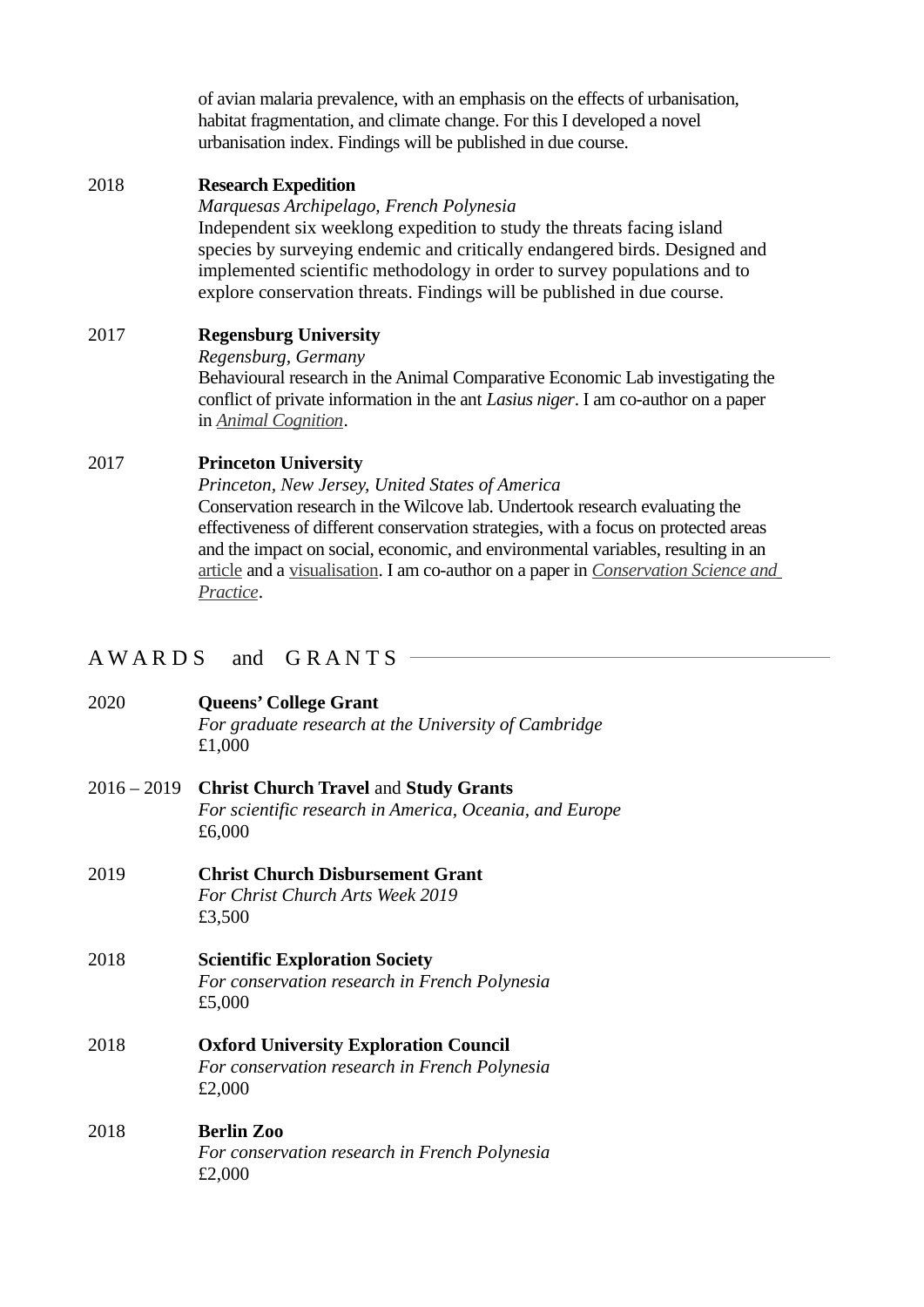#### 2018 **Heidelberg Zoo** *For conservation research in French Polynesia* £2,000

#### 2016 – 2019 **Academic Scholar** *Awarded by Christ Church for attaining a distinction in exams* £600

## PUBLICATIONS -

Burivalova, Z., Allnutt T., Rademacher, D., **Schlemm, A.,** Wilcove, D.S., and Butler, R. (2019). What works in tropical forest conservation, and what does not: Effectiveness of four strategies in terms of environmental, social and economic outcomes. *Conservation Science and Practice*

Oberhauser, F.B., **Schlemm, A**., Wendt, S. et al. (2019). Private information conflict: *Lasius niger* ants prefer olfactory cues to route memory. *Animal Cognition*

In the coming year, I will be lead author on four publications and co-author on two. Topics include small island conservation, the impacts of urbanisation on avian malaria, and the effect of microplastics on freshwater ecosystem services.

Non-academic publications include writing for *The Oxford Scientist* and *BlueSci*, which can be found on my [blog,](https://www.annikaschlemm.com/blog) and writing at [Terra Incognita](https://www.terra-incognita.travel/2019/tale-of-the-last-lorikeet) (finalist of the Travel Blogger of the Year writing competition).

# **SKILLS**

## *Relationship building, working in a team*

Built international collaborations for research expedition, working with [local NGOs](https://manu.pf/) and islanders in French Polynesia, [global conservation NGOs](https://www.birdlife.org/), and grant bodies across Europe. Drew on their knowledge and experience to develop conservation initiatives for endemic and endangered birds.

Undertook research across six countries and three continents, working in teams with scientists, journalists, and policymakers.

**President** of Christ Church Arts Week committee, delegating tasks and leading a team of 25 students and collaborators, such as Oxford University Botanic Gardens and the [Wilderness Archive](http://wildernessarchive.org/).

Member of the Department of Zoology, the Aquatic Ecology laboratory, and Queens' College (*University of Cambridge*) **environmental sustainability team**. Work involves developing sustainable food policies, engaging students and staff with local biodiversity, and working towards college divestment.

On the **access** and **outreach team** at Christ Church (*University of Oxford*) helping with tours, biology talks, and university interviews.